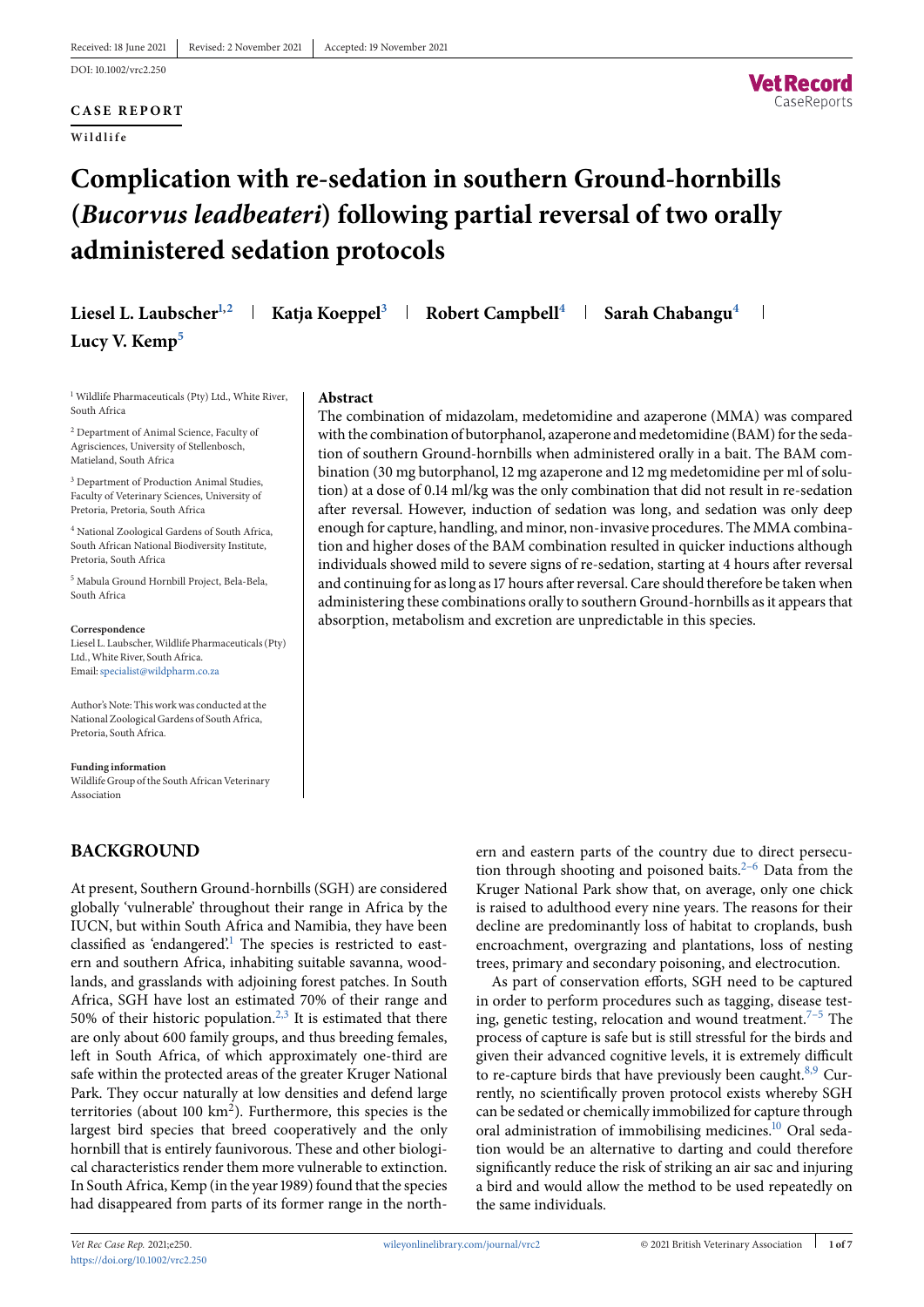According to Lucy V. Kemp (personal communication, November 2017), in SGH, the ideal immobilizing oral medication will produce a rapid induction, be palatable when injected into the bait, be available in small injection volumes that are suitable for injection into infant mice, have a wide margin of safety, have good oral bioavailability and be at least partially if not completely reversible (i.e., provide rapid recoveries). No single immobilizing medicine currently on the veterinary market appears to comply with all these criteria and therefore a combination of two or more medicines is more likely to be the solution (Katia Koeppel, personal communication, November 2017). A number of different medicines are currently used intravenously or intramuscularly in avian species although their application orally is yet to be fully investigated. $11-19$ 

A group of captive SGH were housed at the National Zoological Gardens, Pretoria, South Africa. This group was used to study the efficacy of two different combinations of known wildlife sedatives, tranquillizers, and anaesthetics to immobilise these SGH when administered in a bait. The selection of drugs was based on their availability in highly concentrated solutions which made injection volumes practical for use in euthanised juvenile mice as bait. Doses were selected based on available data on the use of these drugs in other avian species as well as personal experience. To our knowledge, this was the first time that this species had been chemically immobilised using an oral drug protocol.

## **CASE PRESENTATION**

Seven SGH formed part of the avian collection of the National Zoological Gardens, Pretoria, South Africa. These birds are group-housed in purpose-built enclosures and were transferred to the facility's veterinary clinic for the purpose of the study. Transfer to the clinic was done a week before the study to allow the birds to habituate and acclimate to their new environment. Twenty-four hours prior to the study, the birds were moved from a group enclosure at the clinic into individual enclosures and food was withheld. This was done to ensure the consumption of the bait. The birds had access to water ad-lib, and this was only be removed on the morning of the trial as a safety precaution. Euthanized juvenile mice were injected with the sedating medicine combinations and given to each of the birds. The selection of medicine combination was given to the birds at random and the birds were treated one at a time. Only the lead veterinarian was aware of treatment allocation while the remaining staff performing the monitoring were blinded as to which treatments were administered. The next bird was only given its allocated bait once the previous bird had recovered from sedation to a satisfactory level.

Three of the seven birds received a combination of medetomidine (40 mg/ml, Kyron Laboratories, Johannesburg, South Africa), midazolam (50 mg/ml, Wildlife Pharmaceuticals [Pty] Ltd., White River, South Africa) and azaperone (100 mg/ml, V-Tech Prescription Pharmacy [Pty] Ltd, Midrand, South Africa), also referred to as the MMA combination. The remaining four birds received a pre-mixed combination of 30 mg butorphanol, 12 mg azaperone and 12 mg medetomidine per ml of solution, also known as BAM (Wildlife Pharmaceuticals [Pty] Ltd). The exact doses are given in Table [1](#page-2-0) along with the details of each SGH. Dose

#### **LEARNING POINTS/TAKE HOME MESSAGES**

- ∙ Both protocols produced undesirable effects, manifesting as either prolonged inductions or the occurrence of re-sedations, which have major practical implications when used in either captive or wild SGH.
- ∙ The pre-mixed combination of BAM at a dose of 4.2 mg/kg butorphanol, 1.7 mg/kg azaperone and 1.7 mg/kg medetomidine (BAM volume: 0.14 ml/kg) can be used to successfully sedate SGH although sedation is only deep enough for capture, handling, and minor, non-invasive procedures. No re-sedation was observed by the authors following the administration of this dose. However, the long inductions times of this protocol only make it suitable for use in captive birds.
- The long induction periods and the occurrence of re-sedation with the MMA protocol, regardless of dose, makes this combination unsuitable for use in SGH.
- ∙ When using midazolam in an oral sedation combination for SGH, it is advisable to administer flumazenil to reverse the midazolam in the combination as well as reversing the medetomidine with atipamezole.
- ∙ When using medetomidine in an oral sedation combination for SGH, cognisance should be taken of the fact that the half-life of the medetomidine is likely to exceed that of atipamezole and additional atipamezole doses should be administered if resedation occurs. SC administration of yohimbine is also advisable in addition to atipamezole IM.
- ∙ Sedating medicine protocols that are given orally to SGH have an unpredictable onset and duration of action. More information is required on the absorption of these drugs in the gut of this species to predict the outcome.
- ∙ In the authors' opinions, both medicine combinations investigated would not be recommendable for wild SGH that may require quick sedation and complete recovery upon release back into the wild but may be suitable for healthy captive held birds where longer inductions and monitoring post-reversal are feasible.

ranges were selected to allow for flexibility depending on the effectivity of the combinations so that doses could be adjusted should a combination prove ineffective. The selection of ranges also allowed for re-dosing should animals become sedated but unmanageable. The target dose ranges were 0.12– 0.2 ml/kg BAM and 1–2 mg/kg for all three components of the MMA combinations.

The MMA combination was mixed by the lead veterinarian on the day that the birds were sedated, and the dose was calculated based on weights that the facility had on record for each of the birds from previous examinations. The BAM combination was pre-mixed by the manufacturer for research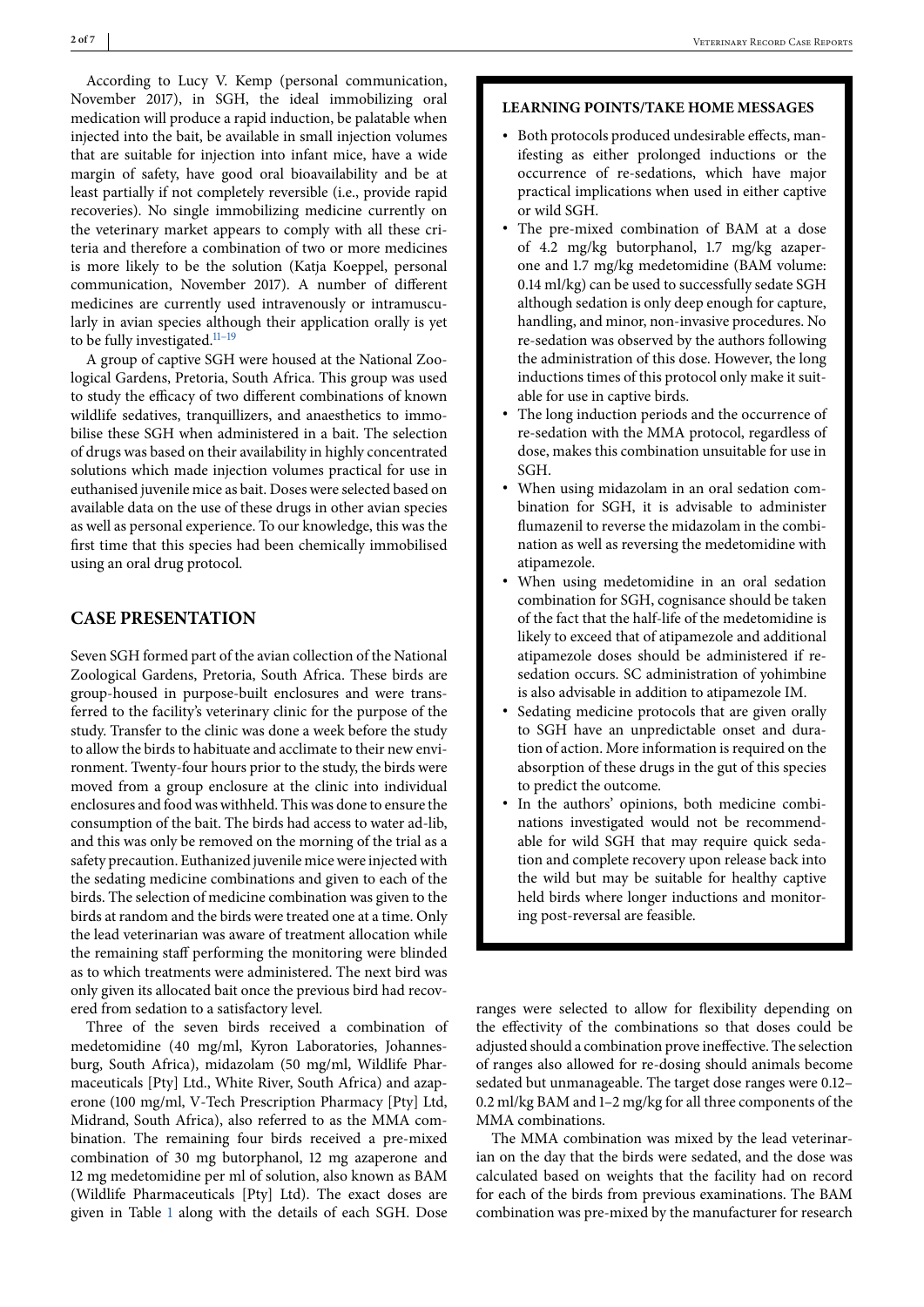<span id="page-2-0"></span>

FIGURE 1 First signs of sedation in a southern Ground-hornbill (SGH) following oral administration of a combination of sedation drugs

purposes. The BAM dose was calculated as ml/kg based on the weight of each bird.

Signs of sedation following ingestion of the bait included either head drooping, wing drooping, eyes intermittently closing, mouth opening, decreased mobility and decreased response to stimulation (Figure 1).

For the MMA combination, only the medetomidine in the combination was reversed initially with the administration of 5 mg atipamezole per 1 mg medetomidine. For reversal of the BAM combination, approximately 5 mg atipamezole per 1 mg medetomidine plus 1 mg naltrexone per 1 mg butorphanol was administered. All reversals were administered intramuscular (IM) into the pectoral muscles.

The individual doses of the two-drug combinations received are presented in Table 1. Ingestion of the bait occurred immediately to 28 minutes (mean  $\pm$  standard deviation  $[SD] = 7.0 \pm 10.5$  minutes) after the bait was given. The mean time to sedation after ingestion of the bait in the birds that received the MMA combination was  $9.3 \pm 3.1$  minutes while the meantime to sedation after ingestion in birds that received the BAM combination was  $11.5 \pm 5.7$  minutes. The time to handle when birds received the MMA combination was 34.0  $\pm$ 5.6 minutes compared to the birds receiving the BAM combination, where the time to handle was  $30.5 \pm 12.4$  minutes. All the birds in the MMA group only reached light sedation while two of the birds in the BAM group reached moderate seda-



**FIGURE 2** Physiological monitoring of a southern Ground-hornbill (SGH) sedated with a combination of butorphanol, azaperone and medetomidine (BAM) given orally

tion levels, allowing for the collection of blood samples and physiological monitoring (Figure 2).

Recovery was subjectively assessed as the moment birds appeared to return to normal behaviour and had a steady gait. Recovery after administration of the reversal agent/s in the MMA group took on average  $8.3 \pm 3.2$  minutes compared to the BAM group, where recovery took on average only 2.5  $\pm$ 1.0 minutes. Re-sedation was observed for the first time in SGH no. 3 at 4 hours and 13 minutes after administration of the reversal. The signs of re-sedation were observed as drooping wings, the head lifted, eyes closed, reduced mobility, decreased response to stimulus and an unstable gait (Figure [3\)](#page-3-0). The bird was treated with 20 mg atipamezole and left undisturbed after it appeared to recover until the evening. However, it appeared sedated again when a follow-up check-up was done approximately 6 hours after the second reversal was given. An additional 20 mg atipamezole was again administered IM and the bird appeared to recover. It was left alone throughout the night but again appeared sedated the next morning, approximately 10 hours after the third reversal had been given. At this time, all the other birds in the MMA group showed signs of re-sedation  $(13.9 \pm 8.7)$  hours after administration of reversal) while only two (birds no. 5 and 7) out of the four birds in the BAM group

**TABLE**  Details of the southern Ground-hornbills and the doses of immobilizing medicines they received orally

| Bird ID        | <b>Treatment</b> | Gender | Age (years) | Weight (kg) | Medetomidine dose<br>(mg/kg) | <b>Azaperone dose</b><br>(mg/kg) | Midazolam<br>dose (mg/kg) | <b>Butorphanol</b> dose<br>(mg/kg) |
|----------------|------------------|--------|-------------|-------------|------------------------------|----------------------------------|---------------------------|------------------------------------|
| 6              | MMA (high)       | Female | 8.8         | 3.6         | 2.0                          | 2.2                              | 2.1                       |                                    |
| $\overline{4}$ | MMA (medium)     | Female | 7.8         | 3.6         | 1.5                          | 1.7                              | 1.5                       |                                    |
| 3              | MMA (low)        | Male   | 9.9         | 4.1         | 1.2                          | 1.2                              | 1.2                       |                                    |
| $\overline{7}$ | BAM (0.19 ml/kg) | Female | 8.8         | 3.6         | 2.3                          | 2.3                              |                           | 5.8                                |
| 5              | BAM (0.16 ml/kg) | Male   | 12          | 4.3         | 1.9                          | 1.9                              |                           | 4.8                                |
| 2              | BAM (0.14 ml/kg) | Female | 10          | 3.6         | 1.7                          | 1.7                              |                           | 4.2                                |
|                | BAM (0.12 ml/kg) | Male   | 29          | 5.0         | 1.4                          | 1.4                              |                           | 3.6                                |
|                |                  |        |             |             |                              |                                  |                           |                                    |

Abbreviations: BAM, butorphanol, azaperone and medetomidine; MMA, midazolam, medetomidine and azaperone.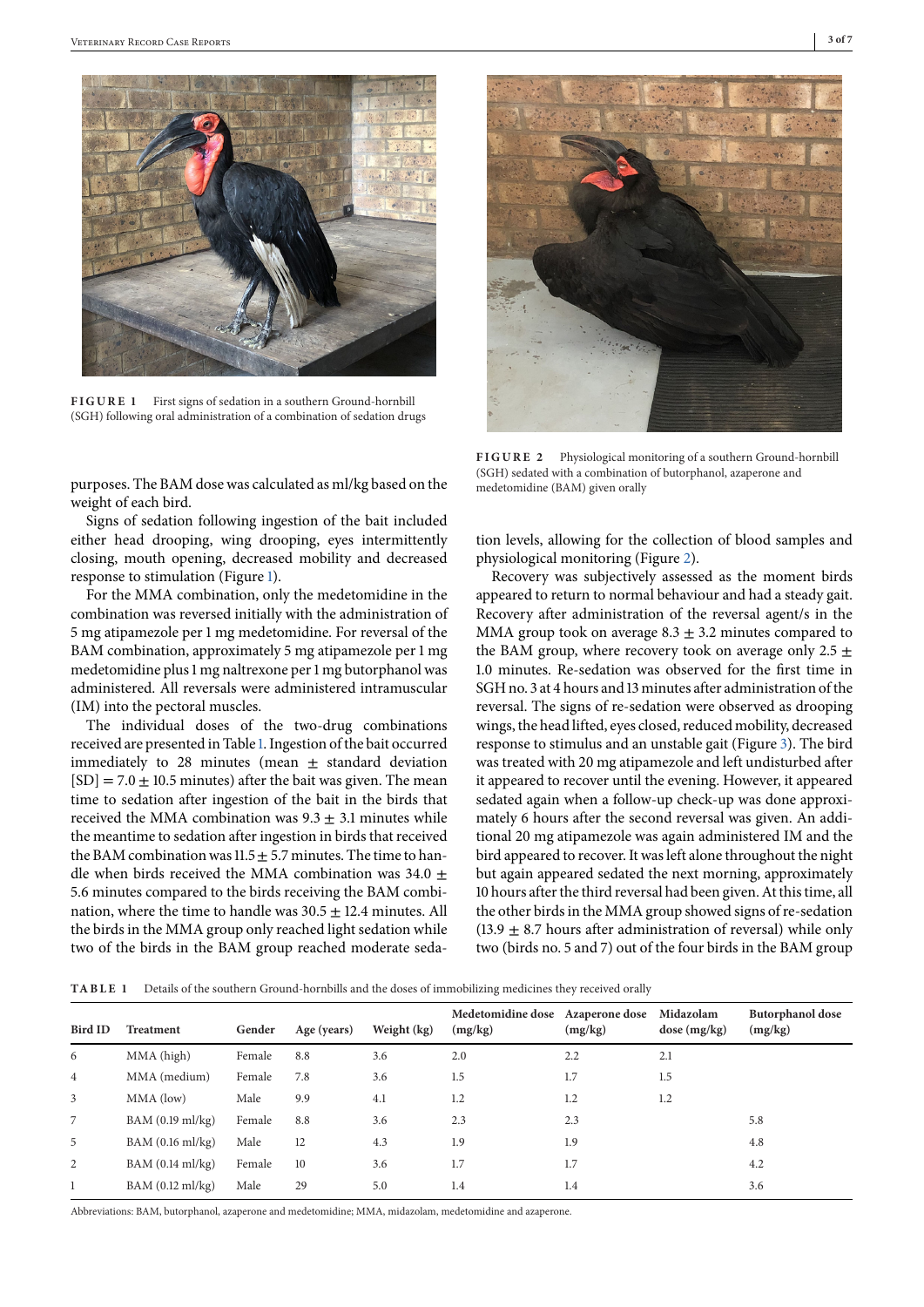<span id="page-3-0"></span>

**FIGURE 3** Signs of re-sedation in a southern Ground-hornbill (SGH) following reversal of medetomidine, midazolam and azaperone sedation with atipamezole

showed signs of re-sedation  $(17.4 \pm 3.1)$  hours after administration of reversals).

The SGH that received the highest MMA dose also showed the most severe signs of re-sedation. This bird was found listless and unable to move and was immediately placed on oxygen supplementation and treated with 20 mg atipamezole IM. Soon after, it started responding to stimuli and was placed back in its enclosure. An hour and a half later, it still appeared sedated although it had increased mobility and was treated with 0.08 mg flumazenil IV, 1.25 mg yohimbine IM and 60 ml intravenous (IV) fluids consisting of 48 ml of ringer lactate, 4 ml of dextrose 50% and 8 ml of Voluven. Additional, flumazenil was given at a dose of 0.03 mg IV when the bird still exhibited signs of sedation 1 hour later. Thereafter, the bird appeared to fully recover with no further signs of sedation.

All the other birds showing signs of re-sedation the following day received 60 ml of subcutaneous (SC) fluids (consisting of 54 ml of ringer lactate and 6 ml of dextrose 50%) and a combination of yohimbine 1.25 and 20 mg of atipamezole per bird except for bird no. 3 which did not receive yohimbine. Additionally, the birds in the MMA group received 0.08 mg of flumazenil to reverse the effects of midazolam.

Following treatment with SC fluids and additional reversals, all the birds recovered and no further re-sedation was observed.

# **INVESTIGATIONS**

The authors previously conducted a preliminary study to elaborate on the gut transit time of different bait types in three SGH. In a randomised, cross-over design, each SGH received a juvenile mouse, a day-old chick and an adult mouse (all ethically euthanized) at least once. The bait was laced each time with coloured glitter with each bird being allocated a specific colour. Faecal samples were collected from the enclosure over 72 hours (or until glitter was no longer visible in the faecal samples) and the amount of glitter in each sample was subjectively scored according to the amount of visible glitter present. Interestingly, samples were taken at 1–2 hours after ingestion of the bait showed the highest concentration of glitter in all three bait types. All three bait types also showed a steady decrease in glitter concentration in the faecal samples over time and then a spike in glitter concentration between 18 and 28 hours. By 72 hours, no more glitter was visible in any of the samples. Following the results of the current study, it is hypothesized that some functions of the gut in SGH may cause a spike in the break-down and absorption of feedstuff between 18 and 28 hours after ingestion. A repetition of this preliminary study in larger sample size may elaborate on these findings. This spike may have contributed to the re-sedation observed in the birds since most of the re-sedations were noted after 18 hours following ingestion of the bait.

#### **TREATMENT**

When re-sedation following administration of the BAM combination occurred, treatment with 20 mg atipamezole IM, 1.25 mg yohimbine SC and 60 ml SC fluids consisting of Ringer's lactate and dextrose appeared to be effective. Resedation following administration of the MMA combination was successfully treated with 20 mg atipamezole IM, 0.02 mg/kg flumazenil IV and 60 ml IV/SC fluids consisting of Ringer's lactate, dextrose and Voluven (IV only). Supplemental oxygen is also recommended in cases of severe re-sedation. It is recommended that treatment be repeated should re-sedation persist.

#### **OUTCOME AND FOLLOW-UP**

Both combinations provided adequate sedation so that birds became recumbent and could be safely captured and handled. However, the level of sedation was not deep enough for painful or more invasive procedures and was inconsistent in its onset. The bird (no. 1) that received the lowest BAM dose showed signs of sedation only at 18 minutes after ingestion of the bait although it is likely that some of the drug combinations spilt out from the bait while the bird was holding/parading with it so that it did not ingest the full dose. In comparison, the other birds that received the BAM combination showed first signs of sedation at 14 minutes (bird no. 2; 0.14 ml/kg dose), 5 minutes (bird no. 5; 0.16 ml/kg dose) and 9 minutes (bird no. 7; 0.19 ml/kg dose), respectively. Interestingly, the first bird to receive treatment (bird no. 1) was also the oldest bird in the group. Induction times appeared to decrease with increasing doses of BAM and only the two birds that received the two lowest doses of 0.12 ml/kg and 0.14 ml/kg BAM, did not show any signs of re-sedation. The bird that received the 0.16 ml/kg BAM dose was sedated enough for physiological monitoring and blood sampling to be done and did not show severe signs of re-sedation. It was, however, treated with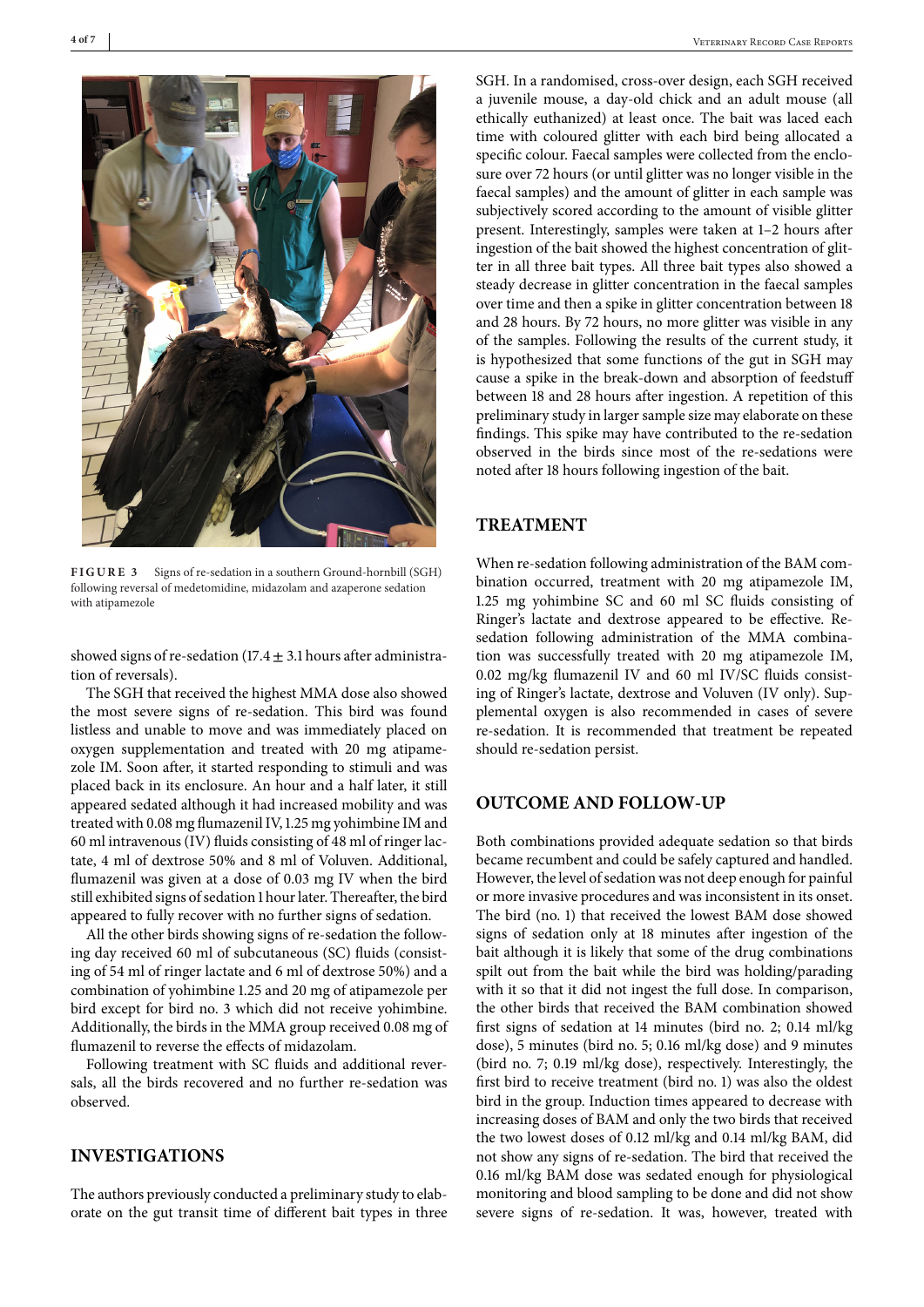additional administrations of atipamezole and yohimbine approximately 19.5 hours after the initial reversal. The bird that received the highest dose of BAM (0.19 ml/kg) could also be monitored for physiological response and blood samples were taken but as with the 0.16 ml/kg dose, this bird showed signs of re-sedation the next day.

None of the birds that received the MMA combination became sedated enough for physiological monitoring and all these birds exhibited signs of re-sedation. The bird that received the lowest MMA dose of 1.2 mg/kg, showed the earliest signs of re-sedation, approximately 4.25 hours after the initial reversal of sedation. The bird that received the highest MMA dose of 2 mg/kg also showed the most severe signs of re-sedation and required numerous interventions before it finally completely recovered.

We suspect that both the medetomidine and midazolam contributed to the re-sedation observed. Medetomidine was present in both combinations and its reversal with atipamezole initially appeared to result in full recovery of the birds. When the BAM combination was used, birds appeared to re-sedate at doses of 1.95 mg/kg medetomidine and higher. This combination is therefore not advisable at doses higher than 0.14 ml/kg BAM. All the birds that received the MMA combination showed signs of re-sedation, even at medetomidine doses as low as 1.2 mg/kg, and it is therefore likely that the midazolam contributed to the re-sedation since it was not reversed. The high dose of 2.1 mg/kg midazolam caused the most severe signs of re-sedation which was likely attributable to the fact that midazolam may act as a muscle relaxant by inhibiting certain spinal pathways and directly depressing motor nerve and muscle function[.20](#page-5-0) Unlike the two birds that received the highest BAM doses, none of the birds that received the MMA combination could be safely handled before 25 minutes after ingestion of the bait. Coupled with the risk of re-sedation, the MMA combination is not advisable in this species.

## **DISCUSSION**

Several studies have looked at the immobilization of different avian species although very few have reported on the oral administration of neuroleptics and anaesthetics and the oral bioavailability of these drugs. In turkeys (*Meleagris gallopavo*), oral ketamine was found to be ineffective at dosages as high as 500 mg/kg and it was concluded that poor oral bioavailability contributed to this. $^{21}$  In the common buzzard (*Buteo buteo*), oral administration of tiletamine/zolazepam at a dose of 80 mg/kg was found to be effective in enabling safe handling of the birds. However, induction was long with birds only being handled after 30–60 minutes and effectiveness decreased if the birds received a solution, rather than a powder form, or if the laced bait was stored for 7-14 hours.<sup>22</sup> In ring-necked parakeets (*Psittacula krameri*), oral midazolam was found to be ineffective in producing acceptable sedation whereas intranasal administration produced good results – it was thought that this was due to poor oral bioavailability as a result of first-pass metabolism.[23](#page-5-0) In Hispaniolan Amazon parrots (*Amazona ventralis*), butorphanol was found to have high bioavailability after IM injection but bioavailability of <10%

following oral administration – this precluded its use via this route in this species for clinical applications.<sup>16</sup>

Alpha<sub>2</sub>-agonists such as xylazine and medetomidine are the most commonly used injectable sedatives in birds with their reversibility being a major advantage.<sup>[24](#page-5-0)</sup> Alpha<sub>2</sub>-agonists provide sufficient muscle relaxation as well as analgesia and contribute to a smooth recovery although they do produce cardiopulmonary depression which should be monitored. It is also not advised that they be used on their own for immobilization and they are generally combined with other agents. $^{25}$ In SGH, they have been reportedly used in combination with ketamine although the use of ketamine is not preferred because of the slow recovery associated with dissociative anaesthetics[.10](#page-5-0) The oral bioavailability of medetomidine has not been established in avian species but good oral bioavailability has been found in cats.[26](#page-5-0) Dosages of 0.1–0.35 mg/kg IM are recommended in birds.<sup>24</sup>

Benzodiazepines such as midazolam are commonly used as pre-anaesthetic agents and for sedation in birds, but are only sedatives and do not produce anaesthesia or immobilisation when used on their own.<sup>[25](#page-5-0)</sup> Midazolam is short-acting, can be administered through a variety of routes, and is preferred over the longer-acting diazepam.[27](#page-5-0) In geese (*Branta canadensis*), high doses of midazolam have been found to produce sufficient sedation to facilitate restraint for diagnostic procedures. This is particularly advantageous with dangerous birds such as large raptors (*Falconiformes spp*.), and long-legged birds such as cranes (*Gruidae spp*.) and ratites (*Ratis spp*.)[.28](#page-5-0) In other species, midazolam has good oral bioavailability.<sup>29</sup> In general, published dosage recommendations for birds vary from 0.1 to 2 mg/kg, with lower dosages advocated for the IV route. $27$ 

Butorphanol is a mixed agonist/antagonist with low activity at the mu-receptor, but strong agonist activity at the kappa-receptor. Several studies have demonstrated the efficacy of butorphanol for pain management in various avian species<sup>16,19,25,28</sup> and suggest that a dosage range of 1 to 4 mg/kg intramuscularly or intravenously every 1–2 hours may provide adequate analgesia[.25,27](#page-5-0) However, butorphanol's oral bioavailability in birds appears to be poor and in Amazon parrots, butorphanol was found to have 5.8% oral bioavailability and an oral dose of 5 mg/kg was found to have no clinical effect.<sup>[16](#page-5-0)</sup> The oral bioavailability of butorphanol in hornbill species is yet to be established.

Azaperone is a member of the butyrophenone family of tranquillizers and has a fast onset but a short duration of effect. $30$  It is classified as a short-acting tranquillizer, neuroleptic or antipsychotic that is primarily a dopamine receptor antagonist as well as having alpha<sub>1</sub>-receptor antagonistic activity. Its effect on dopamine receptors results in sedation and the potentiation of anaesthesia, while the blocking of alpha<sub>1</sub>adrenergic receptors results in peripheral vasodilation.<sup>31-33</sup> Although azaperone is not commonly used in avian species, it has been safely used at a dose of 3.3–10 mg/kg IM in combination with metomidate for the anaesthesia of ostriches (*Struthio camelus*)[.34](#page-5-0) The oral bioavailability of azaperone in birds is unknown.

#### **CONFLICT OF INTEREST**

The authors declare that they have no conflict of interest.